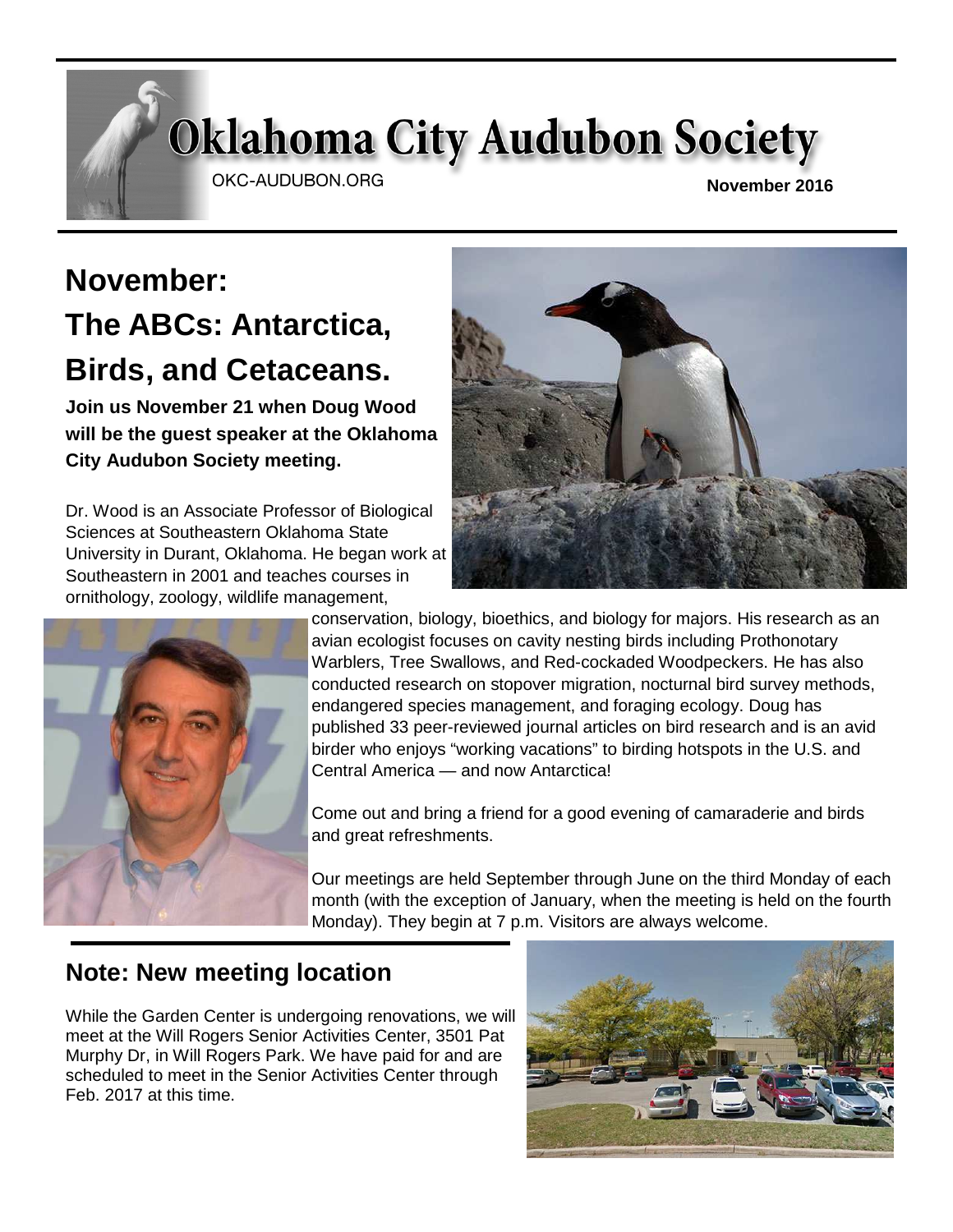### **President's Perspective**

By Bill Diffin



Which birds are the vireos most closely related to? This is one of the most common of the questions birders pose regarding the interrelationships of birds. An honest attempt to answer the question correctly produces a number of useful insights into the phylogeny and biogeography of birds. Ultimately though, there is

not a neat and obvious answer. Does that make the answer unsatisfactory? We shall see.

First of all let's try and define exactly what is meant by "vireo", in other words, what species belong in the vireo bucket. Right here is where the ambiguity starts. The vireos belong to a family, Vireonidae. All North American members of Vireonidae are in the genus, Vireo, and are called vireos. However the situation in tropical America is more complicated. The genus Vireo occurs there both as Neotropical migrants and as permanent residents, but there are also five other resident genera, birds variously known as greenlets, peppershrikes and shrikevireos. Links to images of three examples follow: Duskycapped Greenlet, https://goo.gl/8ujKX4; Rufous-browed Peppershrike, https://goo.gl/jLHxZK; Slaty-capped Shrike -vireo, https://goo.gl/DFY4n0.

Like the Vireo genus, these other members of Vireonidae are arboreal, insectivorous birds which also eat some fruit. They are all recognizably vireo-like. So one answer that could be given to the question on the closest relatives of the vireos is that they are in the same family as the greenlets, peppershrikes and shrike-vireos of tropical America. However this is hardly any more satisfactory than saying that the closest relatives of the warblers are the waterthrushes, parulas, redstarts and Ovenbird. We already knew they were all in the same family. So at the outset let's agree that the "vireos" broadly construed should include all the members of the vireo family, Vireonidae.

The vireos and warblers look and behave much alike. Are they closely related? This was a common belief before the age of genetic studies of bird relationships. Then Sibley and Ahlquist did their DNA-DNA hybridization studies and discovered among other things that the vireos were more closely related to crows and shrikes than to warblers. Therefore they put vireos in the Corvida branch of the passerine tree. All subsequent vireo phylogenetic studies have confirmed this finding. Vireos are definitely corvidans. And if we have to chose as closest relatives of the vireos either Corvidae, the crow,

jay and magpie family or Laniidae, the shrike family, we are likely to choose Laniidae. Vireos somewhat resemble shrikes in size and form, which resemblance is called out in the common and latin names for one genus in the vireo family, the shrike-vireos, Vireolanius. However phylogenetics has a better choice than the Laniidae for the closest relatives of the vireos.

Genetic studies show that the vireos have some very close relatives in southern Asia, so close in fact that it is something of a toss up whether they should all be included in one family. These relatives are the Whitebellied Erpornis and the nine shrike-babblers comprising the genus Pteruthius. These were originally believed to be sylvioid babblers and therefore members of the Passerida branch of the passerine tree. However genetic studies have shown them to be corvidans and the closest relatives of the New World Vireonidae. Here are some images: Black-eared Shrike-babbler, https://goo.gl/TTq6uq; Blyth's Shrike-babbler, https://goo.gl/stIBUF; White-bellied Erpornis, https://goo.gl/HMI518. The morphology and behavior of the shrike-babblers is vireo-like, but they are more dramatically colored. The Erpornis is crested, but it is otherwise similar to some of the greenlets.

If a birder asks us the vireo relationship question, and our answer is that the Erpornis and the nine shrike-babblers of Asia are the vireos' closest relatives, have we given much help in placing the vireos in a taxonomic context? Note we are referring to a small group of unfamiliar birds that some experts now lump into the Vireonidae family anyway (e.g. Wikpedia). A phylogenetic tree of Corvida might provide a more immediately insightful answer. Scroll down to the TiF Corvida tree (the closest to the top) here, https:// goo.gl/840AMw. It shows the vireos and shrike-babblers are successively related to the whipbirds & wedgebills, the two painted berrypeckers and the Old World orioles & figbirds, all in the Orioloidea superfamily; and this superfamily is one of the three major divisions of the Corvida, the other two being the Corvoidea and the Malaconotoidea. For reference images see: Eastern Whipbird, https://goo.gl/rTkIKW; Crested Berrypecker, https://goo.gl/jMJOmQ; Black-naped Oriole, https://goo.gl/ DhQI6z; Maroon Oriole, https://goo.gl/F1h4DK; Green Figbird, https://goo.gl/DF7Zyc. The whipbirds and wedgebills mostly forage on or near the ground, but they are not strictly speaking ground birds. The two painted berrypeckers are similar to shrike-babblers but may eat more fruit than insects. The Old World orioles and figbirds are arboreal omnivores, feeding on fruit, nectar and arthropods, not too dissimilar to vireos. So here is an answer that ought to place the vireos in a satisfactory taxonomic context for most birders -- the vireos and their closest allies, the Erpornis, shrike-babblers, whipbirds and painted berrypeckers, are nearest relatives of the Old World orioles.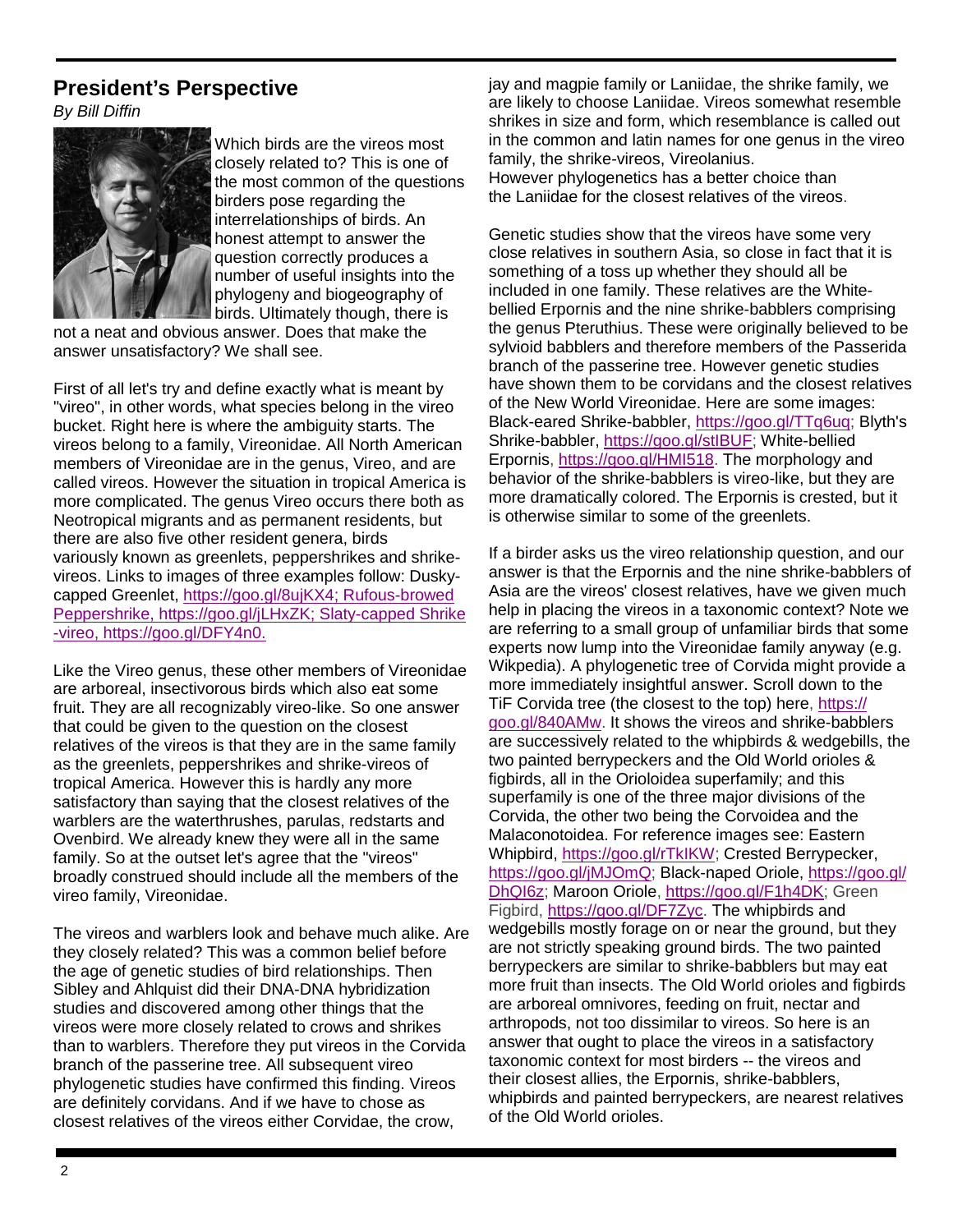# **Bird of the Month**

By John Shackford



The **Mountain Bluebird** (Sialia currucoides) is one of Oklahoma's most beautiful birds. The male's color is similar to, but prettier to me than, sky-blue. They are infrequent visitors to central Oklahoma in winter. Over the years we have had a handful of winter records during the Oklahoma City Christmas Bird Count. It is always a treat to see one. Wintering birds are found from

central Oklahoma to the Black Mesa area of Cimarron County, generally increasing in numbers westward.

David Wiggins, a native of Norman now living in Sweden, was in the Black Mesa area in early October 2016. On

the second and third of the month he was in Flkhart, in extreme southwestern Kansas, where he saw no Mountain Bluebirds. He found none in the Kenton area of northwest Cimarron County, Oklahoma, on the fourth and fifth. On the fifth he found perhaps 15-20 in northeastern New Mexico, two of which were only about a mile west of the Oklahoma state line. Thus, it appears that a few Mountain Bluebirds were just then (5 October) starting to arrive in the Black Mesa area, from the north and west.

Jack Tyler, Warren Harden and I visited the Black Mesa country later

in the month. Jack and I were there from 18-23 October and Warren joined us for the last four days. Although we encountered a paucity of birds, in general, we did find Mountain Bluebirds more than a little common most days. As Jack and I first arrived late on the afternoon of 18 October we encountered Mountain Bluebirds, usually small groups numbering 8-20 birds, along fence lines. After Warren arrived on 20 October, we continued to enjoy seeing so many bluebird.

On 19 October, Jack and I drove southward from Black Mesa State Park to Wheeless, Oklahoma, a distance of 10 miles or so, through shortgrass prairie rangeland. We estimated seeing conservatively 130 Mountain Bluebirds, comprising about 95% of all birds seen. The birds usually flew up from roadside barbed wire fences.

On the morning of 21 October, the three of us were treated to bluebirds flying back and forth from a one-

seeded juniper tree, where they were feeding, into a dead elm tree that was nearby. Our tents were in between these two trees. The many droppings the birds left on our picnic table had one-seed Juniper seeds in all or most of them. We continued to see an abundance of bluebirds all day on the 21st, most of them on fence lines, where they were likely hawking/catching insects for their food. So birds eating juniper berries and catching insects accounted for two methods of gathering food.

But the next day, 22 October 2016, was a different story. Most all the birds we had been seeing in the Black Mesa Country were gone, and we noticed only about 10% of the birds we had seen in the previous four days.

We speculated that the precipitous decline in Mountain Bluebird numbers might signal that these early flocks were continuing southward, likely to winter in Texas, New Mexico and Mexico. It was fascinating that our original perceptions had been wrong: we had expected the birds

> to have already arrived on their wintering grounds in Oklahoma. But apparently we had seen winter birds migrate in, then migrate out, to more southerly locations.

It will be interesting to see if this species shows up further east than usual this year in Oklahoma. American Horse Lake, near Geary in Blaine County, frequently has Mountain Bluebirds in some numbers in winter, the closest regular place they show up for us here in central Oklahoma.

This bluebird also has an interesting nesting history in Oklahoma.

Perhaps 12-15 years ago I photographed birds at a nest just beyond the east end of the Black Mesa; the nest was in a dead branch of a cottonwood tree and the nest appeared to be in an old woodpecker hole. Over the years, several other nests have been found in the Mesa area. But perhaps the weirdest nesting record for Oklahoma was in the central part of the state. "An unfinished nest found April 23, 1951, by H. S. Cooksey and Hazel Cooksey nine feet up in small frame building in Cleveland County held two well-feathered young by June 2; no second brood attempted" (Baumgartner, 1951, Aud. Field Notes, 5:264; Riggs, 1956, Wilson Bull., 68:72; quote and citations from G.M. Sutton, 1967, Oklahoma birds.) As Warren says, birds do not read the bird books! The Mountain Bluebird lays 4-8 eggs, usually 5-6 that are normally blue, but sometimes white.

My thanks to David, Jack and Warren for their informational and editing input.

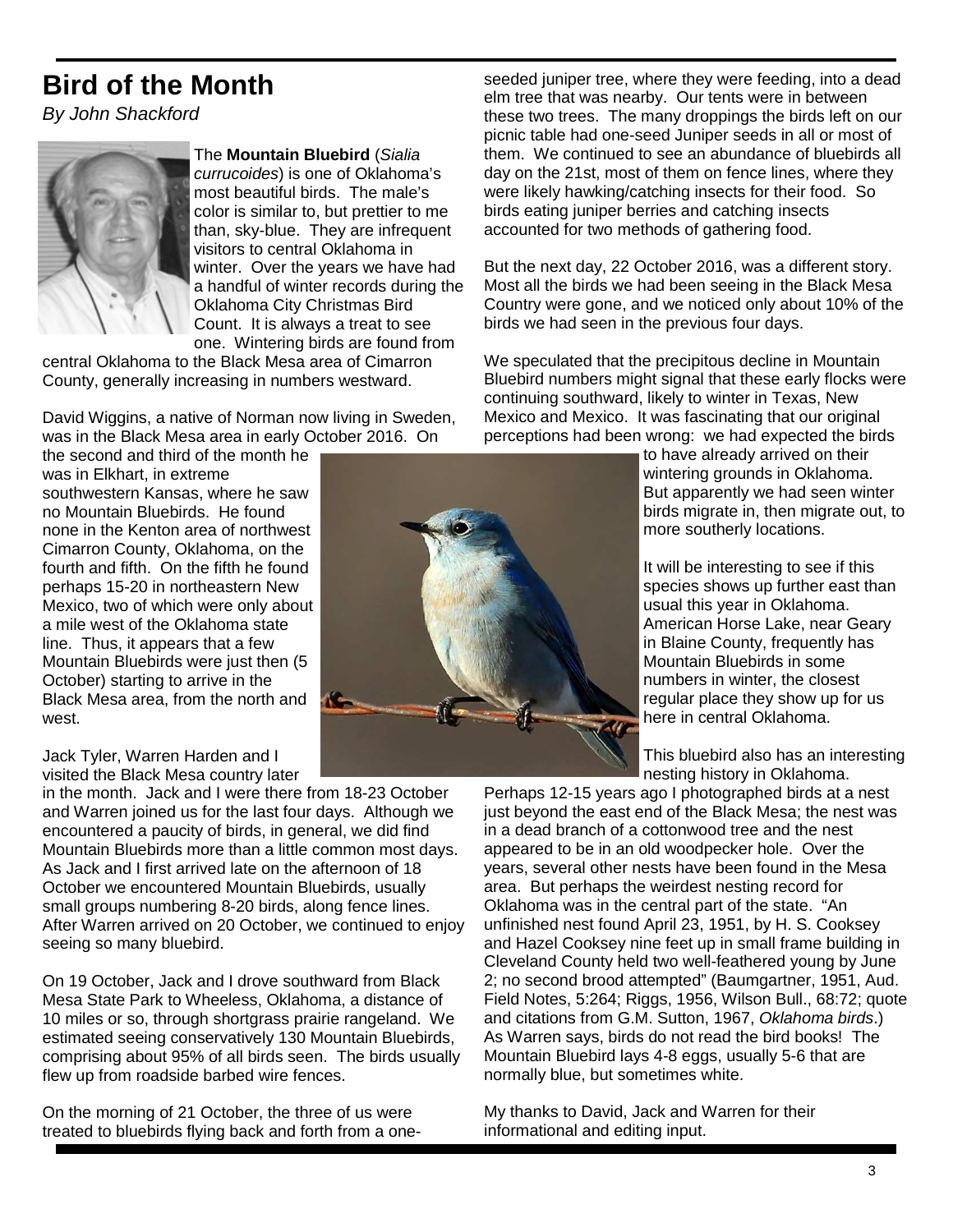# **Christmas Bird Count 2016**

By John Shackford

OK all you sturdy bird counters, it is again time to gear up for the Oklahoma City Christmas Bird Count! This year the count will be held on **Saturday, 17 December 2016**. Some changes in coverage have already been made and I have talked to several people/parties already about these changes. Most of you, I hope, will repeat counting in the same areas you did last year. Call me if you do not recall what that was and we will try to work it out together. For that or other questions you may have, please contact me through my contact info, given at the bottom. Last year we had 38 counters in 19 parties and we recorded 116 species! I really appreciate everyone's hard work. It is amazing what we can accomplish as a group!

As we lose habitat diversity—especially most extensively in the northwest part of our count area—it presents an increasing challenge for us to top last year's total of species. Nonetheless, I appreciate everyone's effort and always look forward to the unusual species we seem to come up with every year. And it should be remembered that although the rarities are the icing on the counting day cake, most of the usefulness of Christmas Bird Counts relates to what is happening with expected species. For example, CBC numbers of duck species help wildlife manager's set bag limits, aimed at protecting waterfowl populations that are declining.

We plan to have our after-count party at the Muzny's home again, at 8516 S. Olie Avenue, Southwest Oklahoma City. Patti, Brian and Patti's husband Sam have most graciously offered to host the After Count Tally Party. They create a warm, inviting atmosphere for dog tired counters at the end of a busy day. Food provided at the party will be chili (Cheryl Allen's always delicious), salad (Bill Diffin's for vegetarians or not) and corn cheddar chowder (Shackfords'). Other main dish foods will be bought with the \$100 we hope will be contributed by the club (need to vote on this). Providing the basics of the food frees up counters from being distracted by having food responsibilities. We do encourage members to bring a dessert—always some great ones—as these are easier to handle for bird counters during count day than main dishes. The party will begin at 5 pm for early arrivers and Nathan Kuhnert will plan to read the list about 6:30 pm. Pat Velte again will be out tally expert!

Again, call with any questions about the count you may have. Happy Counting!

**John Shackford, compiler johnshackford@gmail.com Ph. (405) 340-5057**  Cell (405) 996-6050 Oklahoma City Christmas Bird Count 429 E. Oak Cliff Dr., Oklahoma City, OK 73034-8626



# **Hello, little one!**

This Northern Saw-whet Owl is one of 11 (as we go to press) banded at the Nickel Family Nature Preserve, Cherokee, Oklahoma. The banding station is administered by Dr. Mia Revels, biology professor at Northeastern State University in Tahlequah. The station is set up specifically to study the presence of Northern Saw-whet Owls in Oklahoma.

### **Oklahoma City Audubon Society**

#### **Officers 2016**

| President                | <b>Bill Diffin</b>  | 722-3778     |
|--------------------------|---------------------|--------------|
| Vice President           | John Shackford      | 340-5057     |
| Secretary                | Sharon Henthorn     | 521-9958     |
| Treasurer                | <b>Nancy Vicars</b> | 831-1945     |
| Parliament               | <b>Ted Golden</b>   | 354-3619     |
| Programs                 | Warren Harden       | 364-3491     |
| Recorder                 | Esther M. Key       | 735-1021     |
| Conservation             | Dave Woodson        | 601-622-3467 |
| <b>Field Trips</b>       | Mark Delgrosso      | 403-5655     |
| <b>Newsletter Editor</b> | Pat Velte           | 751-5263     |
| Publicity<br>Historian   | Doug Eide<br>Vacant | 495-8192     |
| Refreshments             | Sue Woodson         | 601-622-3467 |
| Webmaster                | Pat Velte           | 751-5263     |

The Oklahoma City Audubon society is neither a chapter of nor affiliated with National Audubon.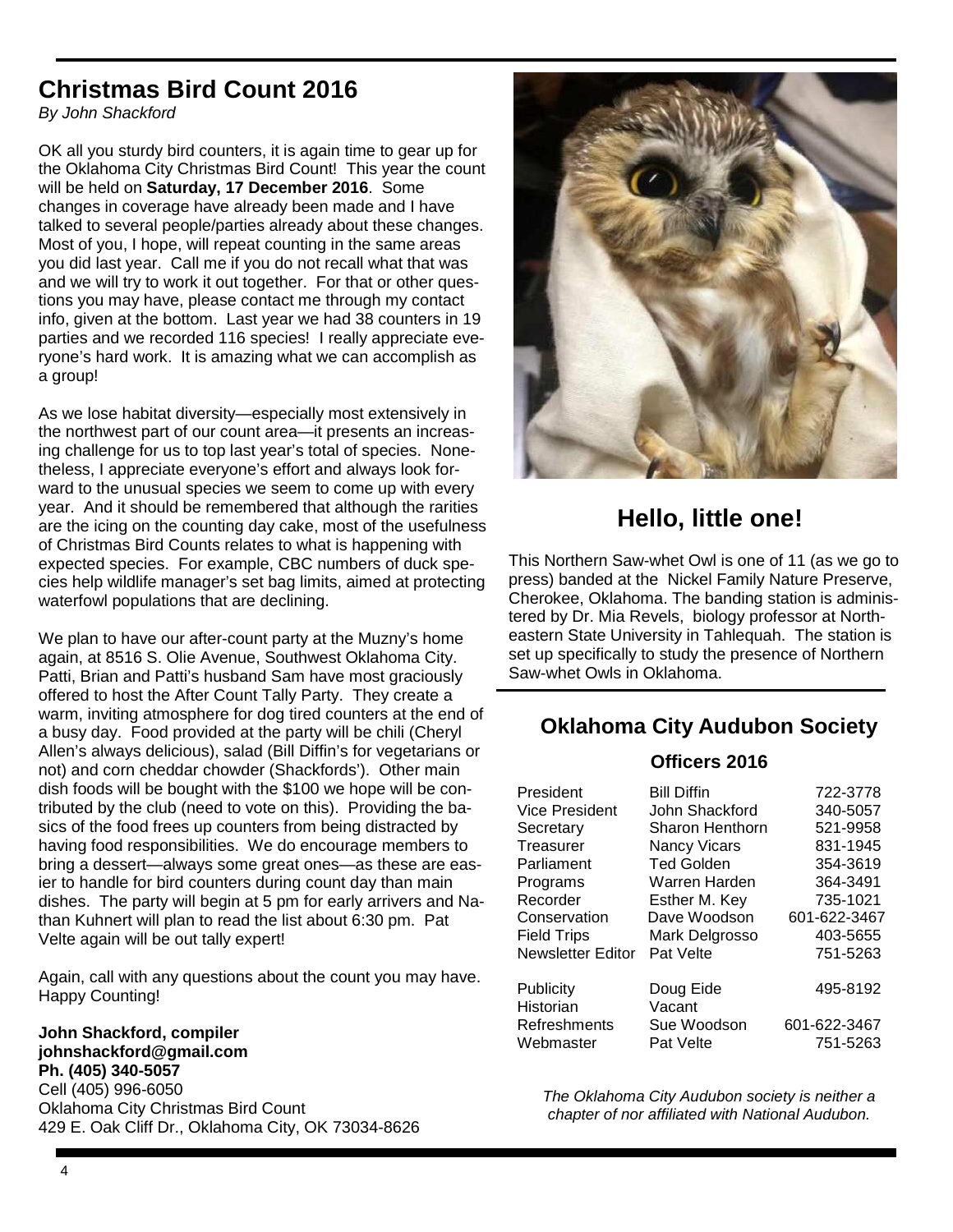# **Minutes OCAS October 17, 2016**

Meeting called to order by President Bill Diffin. Guests introduced are Jack Tyler from Lawton and Kent and Cheryl Innis of OKC.

Minutes of September meeting were approved. Treasurer's report: Nancy Vicars reports \$5396 in the account.

**Field Trips:** Betz Hacker will lead Tuesday morning birding at 8 am the next few weeks. Last week Lake Overholser was visited. Tomorrow, the 18th, Lake Hefner at the Prairie Dog Point Dog Park parking area. Martin Park Nature Center will be the subject of October 25th, and November 1st will be a trip to the Yukon City Park.

Field Trip Chairman Mark Delgrosso reports the Oklahoma Ornithological Society will visit Great Salt Plains on November 20th, a Sunday, led by Professor Doug Wood. The target bird among the many Sandhill Cranes will be Whooping Cranes.

Christmas Bird Count will be held on Saturday December 17th; contact John Shackford for more information.

Recent events include an unofficial Big Sit at the home of Jimmy Woodard and Nadine Varner in Midwest City on October 15th. The watch was well-attended and thirty-eight species were sighted, including a yellow-bellied sapsucker.

The fall OOS meeting was held at the Jenks High School on October 7-9.

**Recent bird sightings** include a Magnificent Frigatebird at Lake Yahola in Tulsa, Sabine's Gull at Lake Hefner, a Merlin, and an influx of Red-breasted Nuthatches.

**New Business**: a variety of nature and bird books donated by Dr. Mark Sullivan are displayed at the meeting, and \$1.00 per book will be donated to the OCAS.

A committee is needed to nominate potential candidates for 2017 club officers. Those who volunteered are Marion Homier, Marilyn Taylor, and Nancy Vicars.

After the business meeting, we were entertained by Steve Davis and Mary Lane with stories and photos of the trip they took to Cuba earlier this year. As participants in a bird survey arranged by out-of-state birders, the group was well-fed, informed, and allowed access to most Cuban sites of interest.

Next month the meeting will again be held at the Senior Activities Center in Will Rogers Park at 7pm November 21st, third Monday of the month.

#### —Sharon Henthorn, secretary

# **Celebrating Hummingbirds**

by Nancy Reed

Ft. Davis, Texas, home of the Ft. Davis Hummingbird Celebration, is nestled high (elevation 5,050) in the Davis Mountains. Ft. Davis' historic western town is only three blocks long and home to a population of 1,000 people. Where are all the birding hot spots in this unique town?

**Hot Spot Day 1** the festival started off with excitement and energy that lasted throughout the festival. Birders boarded a local school bus to view a private birding garden located on a mountain outside of town. The abundance of salvia, agave, bougainvillea, along with many feeders, drew migrating hummingbirds, Curve-billed Thrashers, Ladder-backed Woodpeckers and many more birds to the area. After a good viewing, the group shuttled up the mountains to the McDonald Observatory banding site, located on the employees' private grounds. The hummers that were banded during the festival included Lucifer, Calliope, Broad-tailed, Rufous, Ruby-throated, and Blackchinned. While many birds were banded, there were also many that were not banded including Magnificent, Blue-throated and an Anna's/Allen hybrid.

**Hot Spot Day 2** started at 5:30 a.m. with birders carrying their flashlights as the western Texas sky is among the darkest skies in all of North America. Our 7-car caravan, drove south to a private desert ranch at Terlingua. In the background there was a rocky mountain rising 5,700 feet. The Lucifer Hummingbird's nest is high in these mountains and Lucifers fly down to feed on the many feeders maintained in an oasis of conservation water ponds. The abundance of Lucifers flashing their magenta gorgets delighted and entertained the birders. Quietly watching from nearby oak trees was a pair of fledgling Elf Owls.

**Hot Spot Day 3:** Our caravan took a NW direction to the Miller ranch in the Sierra Vieja Mountains. The Miller yard had many fun birds including Scaled and Gabel's Quail, Yellow-headed Blackbird, Wild Turkey, and Common Black Hawk. Our caravan proceeded to a canyon nine miles from the Mexican border, a hot spot for migrating western birds, including Phainopepla, Black-throated Sparrow, Hepatic Tanager, Western Tanager, and Scott's Oriole.

After returning to Ft. Davis, our festival ended with an outdoor Fajita Feast Banquet where we had fellowship and food with new-found birding friends, gracious leaders and hosts of the Davis Mountain's Hummingbird Celebration. For me, this was Hot Spot 4. Next year the scheduled event is August 24 - 26, 2017.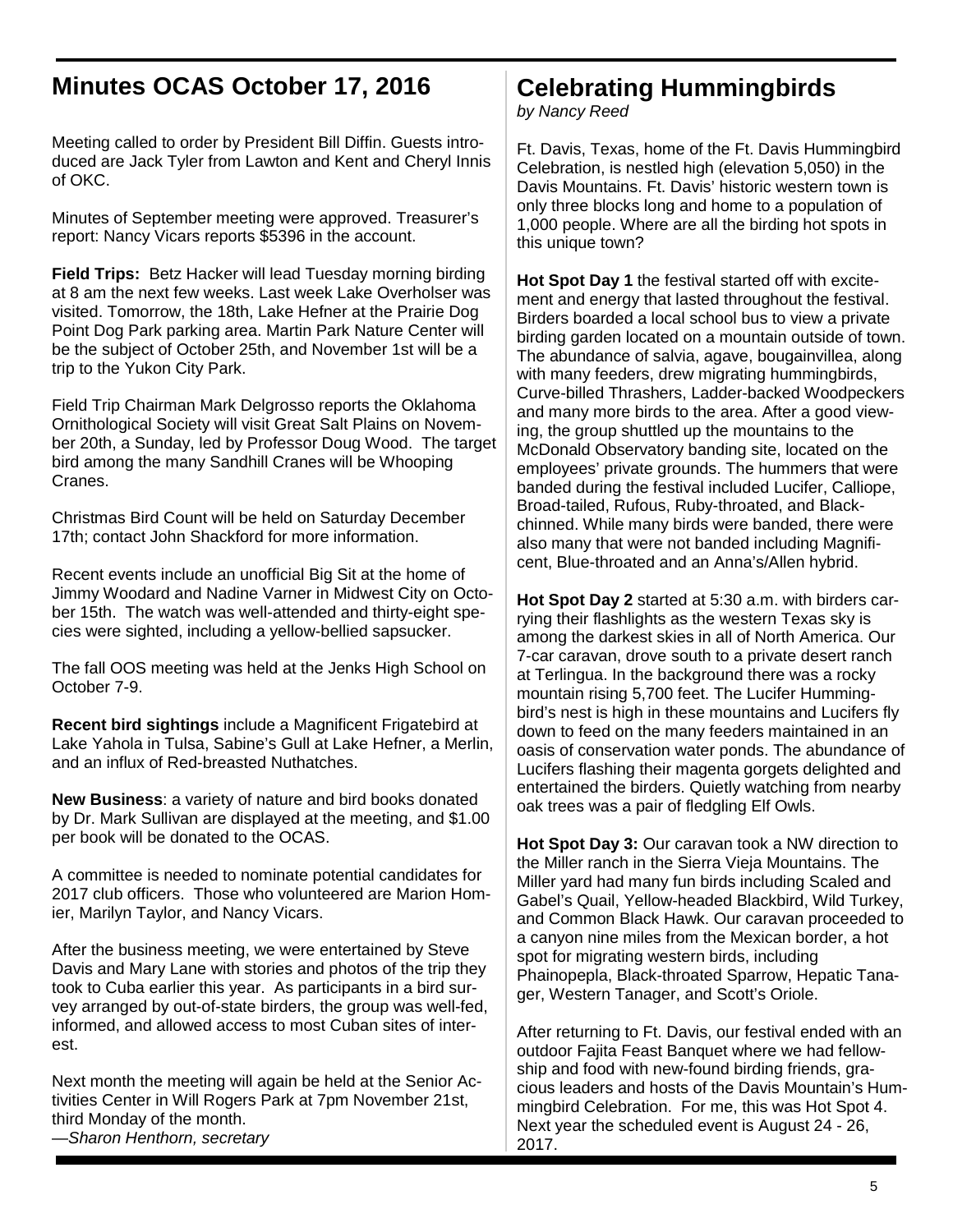# **Recorders Report October 2016**

#### **When Out Looking**



Sometime bird reports are on the verge of Ripley's Believe it or Not. In October a Magnificent Frigatebird was spotted on Lake Yahola near Tulsa, Northern Sawwhet Owls were captured in Cherokee County and in November in Blaine County just looking up at a flock of Sandhill Crane flying overhead a Whooping Crane was identified. One never knows what one can find unless one is out looking.

On the 1<sup>st</sup> C H Hemphill saw an Eastern Screech-Owl in northern Stillwater; Roy McGraw spotted an Osprey at Lake Elmer in Kingfisher County; Joe Buck detected Least Flycatcher at Hafer Park in Edmond; T K discovered a Sora Rail at William Morgan Park in Norman; and Joe Grzybowski had a Philadelphia Vireo at Lake Thunderbird State Park. On the 2<sup>nd</sup> Mike Yough came across a Northern Parula at Couch Park in Payne County. On the  $3^{rd}$  T K located the Common Tern at Lake Thunderbird Alameda Bridges.

On the 6<sup>th</sup> at Lake Hefner Prairie Dog Point Cameron Carver identified a Sabine's Gull, and John Hurd found a White-faced Ibis. On the  $7<sup>th</sup>$  Jiff Tibbits discovered Chimney Swift and Red-breasted Nuthatch in Logan County near West Simmons Road. On the 8<sup>th</sup> Mike Yough got a Blue-headed Vireo at Sanborn Lake and Deb Hirt noticed a Red-eyed Vireo at Boomer Lake Park. On the 10<sup>th</sup> Jerri Sheets recognized Scissortailed Flycatcher, Field Sparrow and Song Sparrow in Newcastle in McClain County.

On the 11<sup>th</sup> Kianna Mitchell saw a flock of Brewer's Blackbirds at OSU Botanical Garden. On the 12<sup>th</sup> Roy McGraw located the Common Tern at Lake Hefner Prairie Dog Point. On the 13<sup>th</sup> Scott Loss recorded a

Black-throated Green Warbler at Whittenberg Park in Stillwater and William Diffin tallied a Black-bellied Plover at Lake Hefner Prairie Dog Point. On the 14<sup>th</sup> John Tharp turned up Baird's Sandpiper and Semipalmated Sandpiper at Lake Thunderbird in different locations. On the  $17<sup>th</sup>$  Chrissy Barton spotted a Black-crowned Night-Heron at Boomer Lake Park.

On the 18<sup>th</sup> Larry Mays located a Black-necked Stilt at Lake Hefner Prairie Dog Point; at the Meridian Technology Center Pond Corey Riding discovered a Sora Rail and on the 20<sup>th</sup> a Greater Scaup. On the 19<sup>th</sup> Deanne McKinney birded Pauls Valley Lake in Garvin County and located Black Vulture, Osprey, Rubycrowned Kinglet, and Nashville Warbler. Roy McGraw spotted a Red-headed Woodpecker at Bell Cow Lake in Lincoln County; Scott Loss had a Pine Siskin in Whittenberg Park; Chrissy Barton saw a Scissor-tailed Flycatcher at Boomer Lake Park; Lindell Dillon encountered a Bonaparte's Gull at Lake Hefner; and Michael Novak recognized a Field Sparrow at Lake Overholser.

On the 21<sup>st</sup> Dave Woodson counted a Red-shouldered Hawk along Morgan Road in Canadian County. On the 22<sup>nd</sup> Corey Riding added a Swamp Sparrow at the Teal

Ridge Wetland in Stillwater while an immature **Little Gull** was discovered by Nathan Kuhnert and William Diffin at Lake Overholser NE mud flats. This immature bird was documented by several birders over the next few days. On the 23<sup>rd</sup> in Logan County Brian Stufflebeam found an Osprey at Guthrie Lake and American Goldfinch at Mineral Wells Park



while Jimmy Woodard located American White Pelican and Black Vulture at the Dolese Sand Pit and at Liberty Lake a Merlin and Bald Eagle. On the  $24<sup>th</sup>$  Chad Ellis saw Wild Turkey along Hwy 3 in Kingfisher County; and in Logan County along Canyon Road Zachary Hemans spotted a Northern Harrier.

On the 25<sup>th</sup> Joe Grzybowski discovered a Pine Warbler in Norman; T K recognized a Black-throated Green Warbler at Lake Thunderbird Alameda Bridges; and Steve Davis saw an American Goldfinch at Martin Park Nature Center. On the 26<sup>th</sup> Zach Poland birded Lake Overholser and identified Common Loon, Canvasback, and Forster's Tern; Rachel Wrenn located a Hermit Thrush at John H. Saxon Park; and Chad Ellis had a Scissor-tailed Flycatcher along West Hefner Road.

(Cont. pg 7)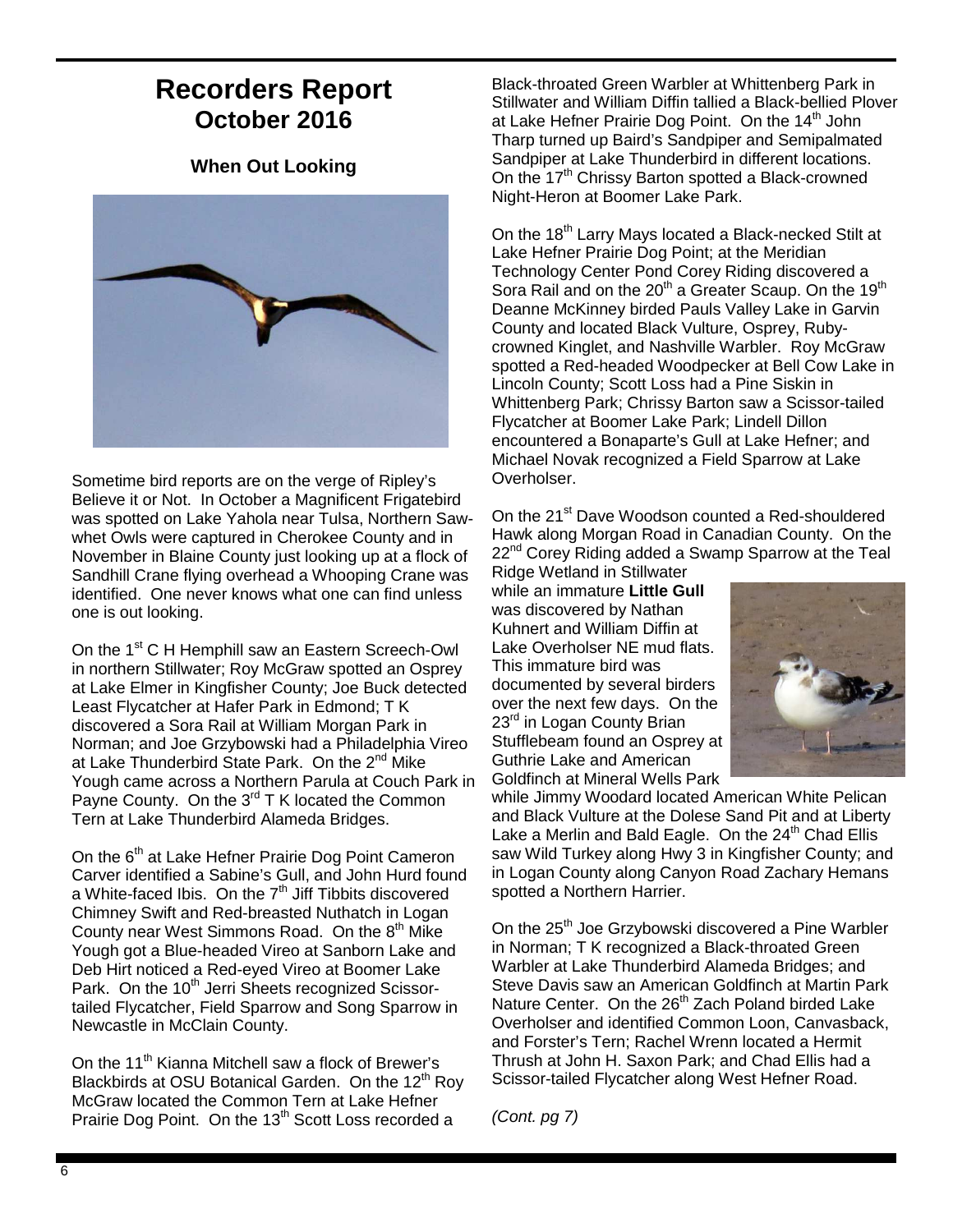# **Recorder's (cont.)**

On the 27<sup>th</sup> in Canadian County Joe Grzybowski noticed a Northern Harrier along Azalea Road, and at Lake El Reno Roy McGraw detected an American White Pelican and White-crowned Sparrow while in Cleveland County Caleb Frome discovered an American Pipit at Lake Stanley Draper. On the 28<sup>th</sup> Jason Shaw reported Sandhill Crane and Northern Harrier at the USAO Habitat Area in Chickasha in Grady County, and at Lake Overholser an adult **Little Gull** was discovered by Caleb Frome, Zach Poland and Chad Ellis. On the  $29<sup>th</sup>$  Jeremy Ross saw a White-throated Sparrow at the George M. Sutton Wilderness Park; Caleb Frome verified a Brown Creeper, Gray Catbird and Orange -crowned Warbler along South Jenkins; and Daniel Martin found a Forster's Tern at Lake Hefner's Stars and Stripes Park.



On the 30<sup>th</sup> in Lincoln County at Meeker Lake Dala Grissom spotted Hooded Merganser, Pied-billed Grebe, Franklin's Gull, White-breasted Nuthatch and Dark-eyed Junco while Jimmy Woodard detected Yellow-bellied Sapsucker, Hairy Woodpecker, House Wren, Goldencrowned Kinglet, and along I-44 near Chandler Richard Hasegawa identified a Short-

eared Owl. Elsewhere in other counties at Little River State Park Daniel Martin had a Pileated Woodpecker; at the Myriad Botanical Gardens in downtown Oklahoma City Nathan Kuhnert located an American Woodcock, Brown Creeper and Grasshopper Sparrow while in Edmond Joe Buck rec-

ognized a Redbreasted Nuthatch.

In the Central Oklahoma area during October **164** species were reported with **1**  first of the year report bringing the year's total to **281**. I appreciate those who help provide



the history of central Oklahoma birds and can be contacted by e-mail at emkok@earthlink.net . Esther M. Key, Editor.

## **The ABA Adds Hawaii - Now What?**

(Excerpt from article by Nate Swick, aba.org)

At the ABA's annual membership meeting at the organization headquarters in Delaware City, Delaware, in late October, the ABA membership officially voted to include Hawaii in the ABA Area by a significant margin. About 80% of the ballots received were in support of this change. The ABA recognizes that this issue is felt strongly by many in their membership, and skeptically by others, but they feel that their mission – to inspire people to enjoy and protect wild birds – is better served with Hawaiian birds and birders in the fold, and they are excited to welcome both.

#### **So Can I Count Hawaiian Birds Immediately?**

No. Officially the ABA Checklist Committee (CLC), with input from the Hawaiian Bird Records Committee, will address which birds will be included on the ABA Checklist. The ABA expects this process to take a few months, and hopefully no longer than a year. The ABA estimates that Hawaii will add something on the order of 100-115 species to the ABA Checklist. All native birds, for instance, are shoe-ins.

#### **What About the Exotics?**

Incorporation of Hawaii also means incorporating the established populations of introduced exotics on the islands. In fact, upwards of 30% of the new species added to the ABA Checklist will be introduced, and it's figuring out which ones will count and which ones won't that will be the biggest challenge. In 2014, the ABA's Recording Standards and Ethics Committee (RSEC) clarified that an exotic species on the ABA list can be counted if it meets the CLC's standard for "established".

What this means for Hawaii is that there are a number of species that are well-established on the islands but not established, even if present, on the mainland. Determining how to handle those species will be the work of both the RSEC and the CLC in the coming months.

#### **What about Midway?**

Technically a US unincorporated territory, Midway Atoll lies between the main Hawaiian Islands and Kure Atoll, which is politically part of the State of Hawaii. This makes Midway an enclave, as are the District of Columbia, St. Pierre et Michelon, and the Canadian Territories, all of which the ABA considers part of the ABA Area. The ABA will likely follow the lead of the Hawaiian birding community, which includes Midway as part of the state for listing purposes. This allows the ABA to be consistent in saying that the ABA Area includes all US states and Canadian provinces, plus territorial enclaves.